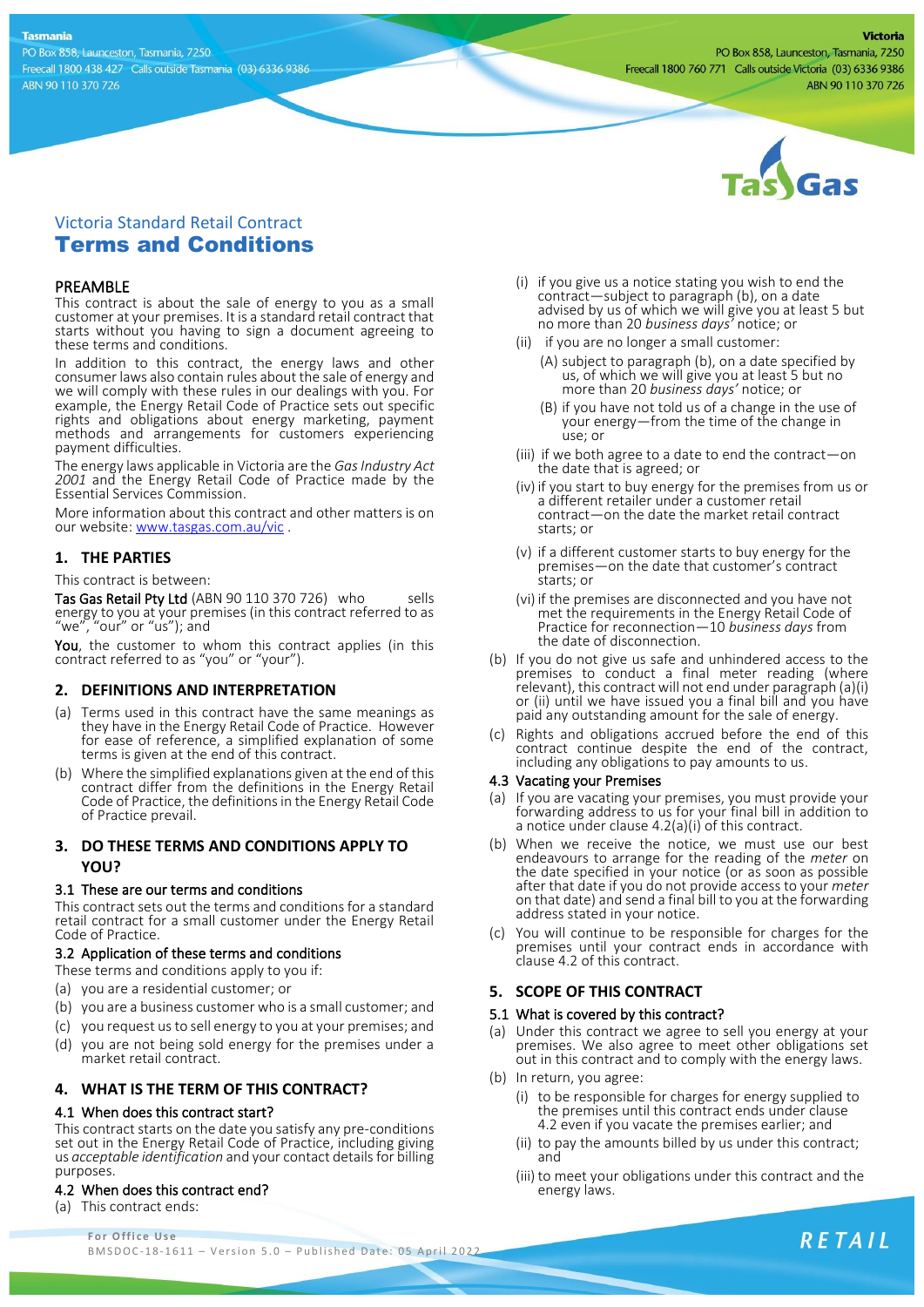# **6. YOUR GENERAL OBLIGATIONS**

### 6.1 Full information

You must give us any information we reasonably require for the purposes of this contract. The information must be correct, and you must not mislead or deceive us in relation to any information provided to us.

#### 6.2 Updating information

You must tell us promptly if information you have provided to us changes, including if your billing address changes or if your use of energy changes (for example, if you start running a business at the premises).

#### 6.3 Life support equipment

- (a) Before this contract starts, we were required to ask you whether a person residing or intending to reside at your premises requires *life support equipment*.
- (b) If a person living or intending to live at your premises requires *life support equipment*, you must:
	- i. advise us that the person requires *life support equipment*;
	- ii. register the premises with us or your distributor; and
	- iii. upon receipt of a *medical confirmation form*, provide *medical confirmation* for the premises.
- (c) Subject to satisfying the requirements inthe Energy Retail Code of Practice, the *Electricity Distribution Code* or the *Gas Distribution System Code*, your premises may cease to be registered as having *life support equipment* if *medical confirmation* is not provided to us or your distributor.
- (d) You must tell us or your distributor if the *life support*  equipment is no longer required at the premises.
- (e) If you tell us that a person living or intending to live at your premises requires *life support equipment*, we must give you:
	- i. at least 50 business days to provide medical confirmation for the premises;
	- ii. general advice that there may be a *distributor planned interruption* or *unplanned interruption*; and
	- iii. information to assist you to prepare a plan of action in case of an unplanned interruption; and
	- iv. emergency telephone contact numbers.

### 6.4 Obligations if you are not an owner

If you cannot meet an obligation relating to your premises under this contract because you are not the owner you will not be in breach of the obligation if you take all reasonable steps to ensure that the owner or other person responsible for the premises fulfils the obligation.

# **7. OUR LIABILITY**

- (a) The quality and reliability of your electricity supply and the quality, pressure and continuity of your gas supply is subject to a variety of factors that are beyond our control as your retailer, including accidents, emergencies, weather conditions, vandalism, system demand, the technical limitations of the distribution system and the acts of other persons (such as your distributor), including at the direction of a *relevant authority.*
- (b) To the extent permitted by law, we give no condition, warranty or undertaking, and we make no representation to you, about the condition or suitability of energy, its quality, fitness for purpose or safety, other than those set out in this contract.
- (c) Unless we have acted in bad faith or negligently, section 232 of the *Gas Industry Act 2001* or section 33 of the *Gas Safety Act 1997* excludes our liability for any loss or damage you suffer as a result of the total or partial failure to supply energy to your premises, which includes any

loss or damage you suffer as a result of the defective supply of energy.

## **8. PRICE FOR ENERGY AND OTHER SERVICES**

### 8.1 What are our tariffs and charges?

- (a) Our tariffs and charges for the sale of energy to you under this contract are our standing offer prices. These are published on our website and include your distributor's charges.
- (b) Different tariffs and charges may apply to you depending on your circumstances. The conditions for each tariff and charge are set out in our standing offer prices.

Note: We do not impose any charges for the termination of this contract.

#### 8.2 Changes to tariffs and charges

- (a) If we vary our standing offer prices, we will publish the variation in a newspaper and on our website at least 10 *business days* before it starts. We will also include details with your next bill if the variation affects you.
- (b) Our standing offer prices will not be varied more often than once every 6 months.

## 8.3 Variation of tariff due to change of use

If a change in your use of energy means you are no longer eligible for the particular tariff you are on, we may transfer you to a new tariff under our standing offer prices:

- (a) if you notify us there has been a change of use—from the date of notification; or
- (b) if you have not notified us of the change of use retrospectively from the date the change of use occurred.

#### 8.4 Variation of tariff or type of tariff on request

- (a) If you think you satisfy the conditions applying to another tariff or type of tariff under our standing offer prices, you can ask us to review your current circumstances to see whether that tariff or type of tariff can apply to you.
- (b) If you meet the requirements for another tariff or type of tariff and request us to do so, we must:
	- (i) transfer you to that other tariff within 10 *business days*; or
	- (ii) transfer you to that other type of tariff from the date the *meter* is read or the type of *meter* is changed (if needed).

### 8.5 Changes to tariffs or type of tariff during a billing cycle

If a tariff applying to you changes during a billing cycle, we will calculate your next bill on a proportionate basis.

#### 8.6 GST

Amounts specified in the standing offer prices from time to time and other amounts payable under this contract are inclusive of *GST*.

# **9. BILLING**

### 9.1 General

We will send a bill to you as soon as possible after the end of each billing cycle. We will send the bill:

- (a) to you at the address nominated by you; or
- (b) to a person authorised in writing by you to act on your behalf at the address specified by you.

#### 9.2 Calculating the bill

Bills we send to you ('your bills') will be calculated on:

- the amount of energy consumed at your premises during the billing cycle (using information obtained from reading your meter or otherwise in accordance with the Energy Retail Code of Practice); and
- (b) the amount of fees and charges for any other services provided under this contract during the billing cycle; and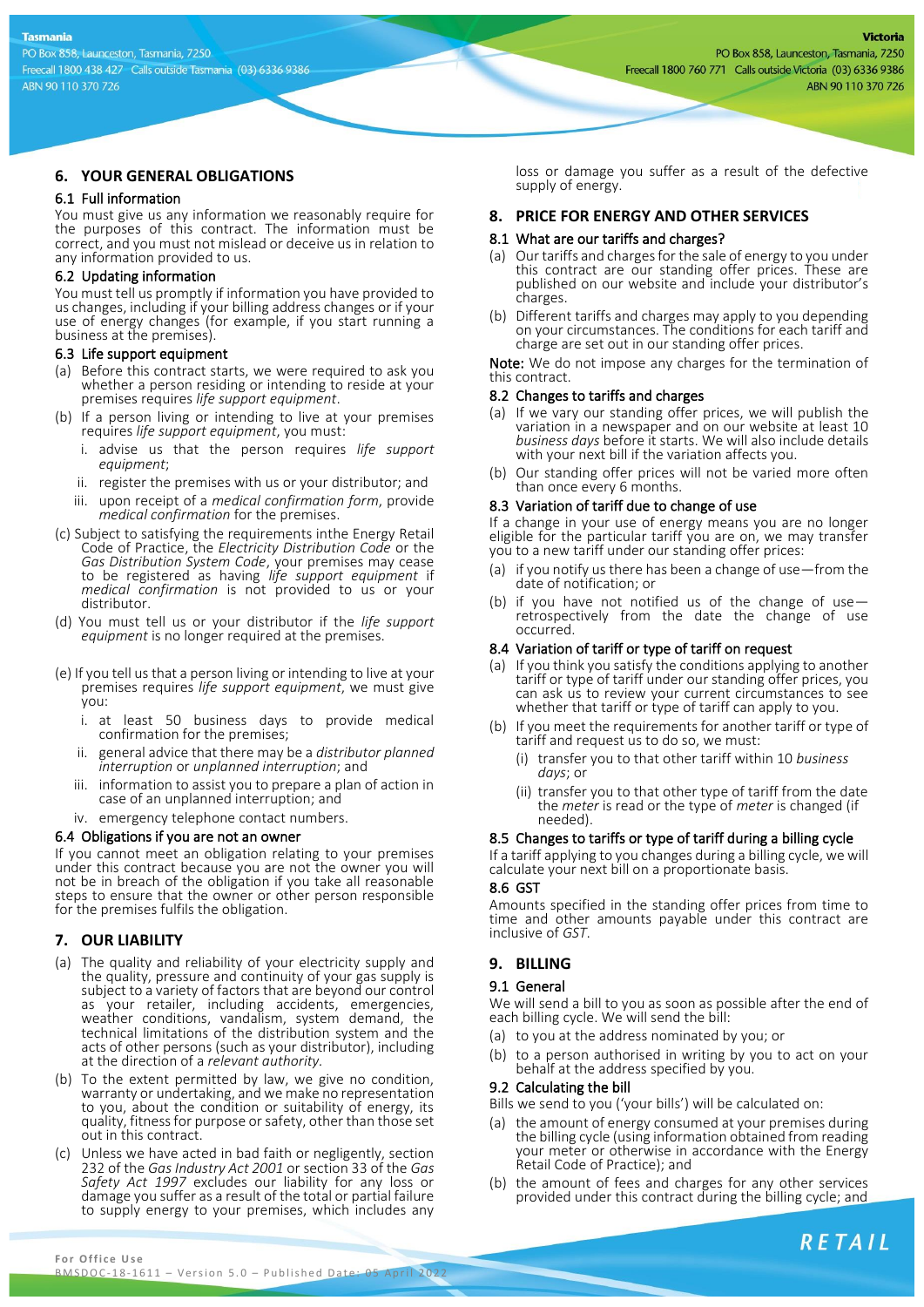(c) the charges payable for services provided by your distributor, including connection charges if you have asked for a new connection or connection alteration and have not made alternative arrangements with your distributor.

### 9.3 Estimating the energy usage

- (a) We may estimate the amount of energy consumed at your premises if your *meter* cannot be read, if your metering data is not obtained (for example, if access to the *meter* is not given or the meter breaks down or is faulty), or if you otherwise give us your explicit informed consent to do so.
- (b) If we estimate the amount of energy consumed at your premises to calculate a bill, we must:
	- (i) clearly state on the bill that it is based on an estimation; and
	- (ii) when your *meter* is later read, adjust your bill for the difference between the estimate and the energy actually used.
- (c) If the later *meter* read shows that you have been undercharged, we will allow you to pay the undercharged amount in instalments, over the same period of time during which the *meter* was not read (if less than 12 months), or otherwise over 12 months.
- (d) If the *meter* has not been read due to your actions, and you request us to replace the estimated bill with a bill based on an actual reading of the *meter*, we will comply with your request but may charge you any cost we incur in doing so.

### 9.4 Your historical billing information

Upon request, we must give you information about your billing history for the previous 2 years free of charge. However, we may

charge you if we have already given you this information in the previous 12 months, or if you require information going back more than 2 years.

### 9.5 Bill smoothing

We may, where you agree, arrange for you to pay your bills under a bill smoothing arrangement, which is based on a 12 monthly estimate of your energy consumption.

# **10. PAYING YOUR BILL**

### 10.1 What you have to pay

You must pay to us the amount shown on each bill by the date for payment (the *pay-by date*) on the bill. The *pay-by date* will be no earlier than 13 *business days* from the date on which we issue your bill

### 10.2 Issue of reminder notices

If you have not paid your bill by the *pay-by date*, we will send you a *reminder notice* that payment is required. The *reminder notice* will give you a further due date for payment which will be not less than *6 business days* after we issue the notice.

## 10.3 Difficulties in paying

If you have difficulties paying your bill, you should contact us as soon as possible. We will provide you with information about your entitlements as a Victorian energy customer.

### **11. METERS**

- (a) You must allow safe and unhindered access to your premises for the purposes of reading and maintaining the *meters* (where relevant).
- (b) We will use our best endeavours to ensure that a *meter* reading is carried out as frequently as is needed to prepare your bills, consistently with the *metering rules* and in any event at least once every 12 months.

## **12. UNDERCHARGING AND OVERCHARGING**

#### 12.1 Undercharging

- (a) If we have undercharged you, we may recover the undercharged amount from you. If we recover an undercharged amount from you:
	- (i) we will not charge interest on the undercharged amount; and
	- (ii) we will offer you time to pay the undercharged amount in instalments over the same period of time during which you were undercharged (if less than 12 months), or otherwise over 12 months.
- (b) The maximum amount we can recover from you is limited to the amount that has been undercharged in the 9 months immediately before we notify you, unless the undercharge is your fault, or results from your unlawful act or omission.

#### 12.2 Overcharging

- (a) Where you have been overcharged by less than \$50, and you have already paid the overcharged amount, we must credit that amount to your next bill.
- (b) Where you have been overcharged by \$50 or more, we must inform you within 10 *business days* of our becoming aware of the overcharge and, if you have already paid that amount, we must credit that amount to your next bill. However, if you request otherwise, we will comply with that request.
- (c) If you have stopped buying energy from us, we will use our best endeavours to pay the overcharged amount to you within 10 *business days.*
- (d) If you have been overcharged as a result of your own fault or unlawful act or omission, we may limit the amount we credit or pay you to the amount you were overcharged in the last 12 months.

### 12.3 Reviewing your bill

- (a) If you disagree with the amount you have been charged, you can ask us to review your bill in accordance with our standard complaints and dispute resolution procedures.
- (b) If you ask us to, we must arrange for a check of the meter reading or *metering data* or for a test of the *meter* in reviewing the bill.
- (c) If your bill is being reviewed, you are still required to pay any other bills from us that are due for payment and the lesser of:
	- (i) the portion of the bill that you do not dispute; or
	- (ii) an amount equal to the average of your bills in the last 12 months.

# **13. SECURITY DEPOSITS**

### Security deposit

We may require that you provide a *security deposit*. The circumstances in which we can require a security deposit and the maximum amount of the *security deposit* are governed by the Energy Retail Code of Practice.

### 13.2 Interest on security deposits

Where you have paid a *security deposit*, we must pay you interest on the *security deposit* at a rate and on terms required by the Energy Retail Code of Practice.

### 13.3 Use of a security deposit

- (a) We may use your *security deposit*, and any interest earned on the *security deposit*, to offset any amount you owe under this contract:
	- (i) if you fail to pay a bill and as a result we arrange for the disconnection of your premises; or
	- (ii) in relation to a final bill (i.e. a bill we issue when you vacate the premises or when you stop purchasing energy from us at your premises or when you request that your premises be disconnected).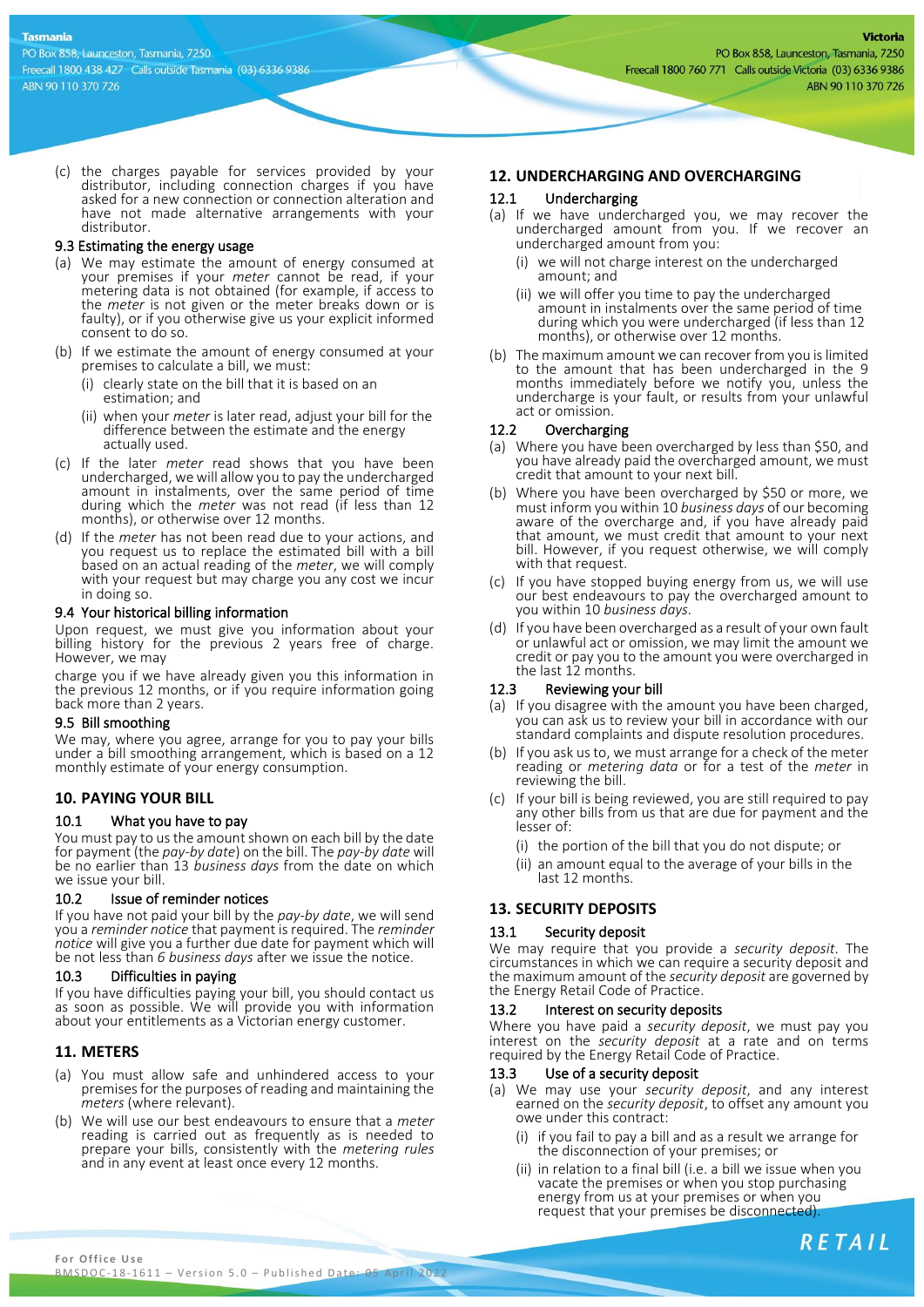(b) If we use your security deposit or any accrued interest to offset amounts owed to us, we will advise you within 10 *business days*.

### 13.4 Return of security deposit

- (a) We must return your *security deposit* and any accrued interest in the following circumstances:
	- (i) you complete 1 year's payment (in the case of residential customers) or 2 years' payment (in the case of business customers) by the *pay-by dates* on our initial bills; or
	- (ii) subject to clause 14.3 of this contract, you stop purchasing energy at the relevant premises under this contract.
- (b) If you do not give us any reasonable instructions, we will credit the amount of the *security deposit*, together with any accrued interest, to your next bill.

# **14 DISCONNECTION OF SUPPLY**

# 14.1 When can we arrange for disconnection?

Subject to us satisfying the requirements in the Energy Retail Code of Practice, we may arrange for the disconnection of your premises if:

- (a) you do not pay your bill by the *pay-by date* and, if you are a *residential customer* receiving assistance under Part 3 of the Energy Retail Code of Practice, you fail to make a payment or otherwise do not adhere to the terms of that assistance; or
- (b) you do not provide a *security deposit* we are entitled to require from you; or
- (c) you do not give access to your premises to read a *meter* (where relevant) for three consecutive *meter* reads; or
- (d) there has been illegal or fraudulent use of energy at your premises in breach of clause 16 of this contract; or
- (e) we are otherwise entitled or required to do so under the Energy Retail Code of Practice or by law.

# 14.2 Notice and warning of disconnection

Before disconnecting your premises, we must comply with relevant warning notice requirements and other provisions in the Energy Retail Code of Practice. However, we are not required to provide a warning notice prior to disconnection in certain circumstances (for example, where there has been illegal or fraudulent use of energy at your premises or where there is an emergency or health and safety issue).

# 14.3 When we must not arrange disconnection

- (a) Subject to paragraph (b), your premises may not be disconnected during the following times ('the protected period'):
	- (i) on a *business day* before 8.00 am or after 2.00 pm for a residential customer; or
	- (ii) on a business day before 8.00 am or after 3.00 pm for a business customer; or
	- (iii) on a Friday or the day before a public holiday; or
	- (iv) on a weekend or a public holiday; or
	- (v) on the days between 20 December and 31
	- December (both inclusive) in any year; or
- (b) Your premises may be disconnected within the protected period:
	- (i) for reasons of health and safety; or
	- (ii) in an emergency; or
	- (iii) as directed by a *relevant authority*; or
	- (iv) it is permitted to do so under the applicable energy laws; or;
	- (v) if you request us to arrange disconnection within the protected period; or
- (vi) if your premises contain a commercial business that only operates within the protected period and where access to the premises is necessary to effect disconnection; or
- (vii) where the premises are not occupied.

# **15. RECONNECTION AFTER DISCONNECTION**

- (a) We must request your distributor to reconnect your premises if, within 10 *business days* of your premises being disconnected:
	- (i) you ask us to arrange for reconnection of your premises; and
	- (ii) you rectify the matter that led to the disconnection; and
	- (iii) you pay any reconnection charge (if requested).
- (b) We may terminate this contract 10 *business days* following disconnection if you do not meet the requirements in paragraph (a).

# **16. WRONGFUL AND ILLEGAL USE OF ENERGY**

# 16.1 Use of energy

You must not, and must take reasonable steps to ensure others do not:

- (a) illegally use energy supplied to your premises; or
- (b) interfere or allow interference with any energy equipment that is at your premises except as may be permitted by law; or
- (c) use the energy supplied to your premises or any energy equipment in a manner that:
	- (i) unreasonably interferes with the connection or supply of energy to another customer; or
	- (ii) causes damage or interference to any third party; or
- (d) allow energy purchased from us to be used otherwise than in accordance with this contract and the Energy Retail Code of Practice; or
- (e) tamper with, or permit tampering with, any *meters* or associated equipment.

# **17. NOTICES AND BILLS**

- (a) Notices and bills under this contract must be sent in writing, unless this contract or the Energy Retail Code of Practice says otherwise.
- (b) A notice or bill sent under this contract is taken to have been received by you or by us (as relevant):
	- (i) on the date it is handed to the party, left at the party's premises (in your case) or one of our offices (in or one of our offices (in our case) or successfully faxed to the party (which occurs when the sender receives a transmission report to that effect); or
	- (ii) on the date 2 *business days* after it is posted; or
	- (iii) on the date of transmission (unless the sender receives notice that delivery did not occur or has been delayed) if sent electronically and the use of electronic communication has been agreed between us.
- (c) Our contact details for you to contact us or send us a notice are as set out in our bill to you, or as notified to you from time to time.

# **18. PRIVACY ACT NOTICE**

We will comply with all relevant privacy legislation in relation to your personal information. You can find a summary of our privacy policy on our website. If you have any questions, you can contact our privacy officer.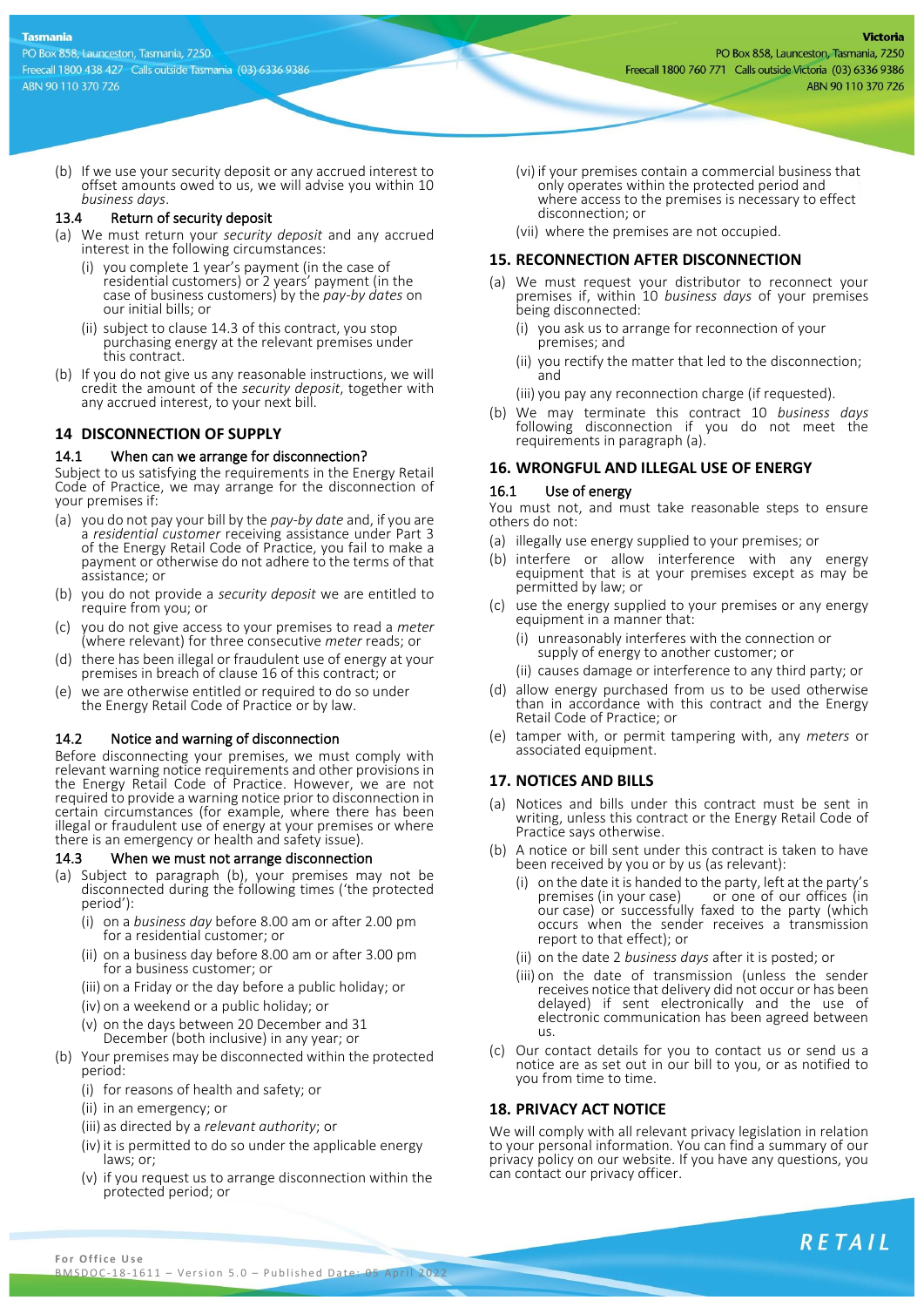# **19. COMPLAINTS AND DISPUTE RESOLUTION**

#### 19.1 Complaints

If you have a complaint relating to the sale of energy by us to you, or this contract generally, you may lodge a complaint with us in accordance with our standard complaints and dispute resolution procedures.

Note: Our standard complaints and dispute resolution procedures are published on our website.

#### 19.2 Our obligations in handling complaints

If you make a complaint, we must respond to your complaint within the required timeframes set out in our standard complaints and dispute resolution procedures and inform you:

- (a) of the outcome of your complaint and the reasons for our decision; and
- (b) that if you are not satisfied with our response, you have a right to refer the complaint to the Energy and Water Ombudsman Victoria [\(www.ewov.com.au\)](http://www.ewov.com.au/).

### **20. FORCE MAJEURE**

#### 20.1 Effect of force majeure event

If either party to this contract cannot meet an obligation under this contract because of an event outside the control of that party ('a force majeure event'):

- (a) the obligation, other than an obligation to pay money, is suspended to the extent it is affected by the force majeure event for as long as the force majeure event continues; and
- (b) the affected party must use its best endeavours to give the other party prompt notice of that fact including full particulars of the event, an estimate of its likely duration, the extent to which the affected party's obligations are affected and the steps being taken to remove, overcome or minimise those effects.

#### 20.2 Deemed prompt notice

If the effects of a force majeure event are widespread, we will be deemed to have given you prompt notice if we make the necessary information available by way of a 24-hour telephone service within 30 minutes of being advised of the event or otherwise as soon as practicable.

#### 20.3 Obligation to overcome or minimise effect of force majeure event

A party that claims a force majeure event must use its best endeavours to remove, overcome or minimise the effects of that event as soon as practicable.

### 20.4 Settlement of industrial disputes

Nothing in this clause requires a party to settle an industrial dispute that constitutes a force majeure event in any manner other than the manner preferred by that party.

# **21. APPLICABLE LAW**

The *laws* of Victoria govern this contract.

# **22. RETAILER OF LAST RESORT EVENT**

If we are no longer entitled by law to sell energy to you due to a Retailer of Last Resort (RoLR) event occurring in relation to us, we are required under the Energy Retail Code of Practice to provide relevant information (including your name, billing address and *metering* identifier) to the entity appointed as the relevant designated retailer for the RoLR event and this contract will come to an end.

## **23. GENERAL**

#### 23.1 Our obligations

Some obligations placed on us under this contract may be carried out by another person. If an obligation is placed on us to do something under this contract, then:

- (a) we are taken to have complied with the obligation if another person does it on our behalf; and
- (b) if the obligation is not complied with, we are still liable to you for the failure to comply with this contract.

#### 23.2 Amending this contract

- (a) This contract may only be amended in accordance with the procedures set out in section 48 of the *Gas Industry Act 2001*.
- (b) We must publish any amendments to this contract on our website.

## **SIMPLIFIED EXPLANATION OF TERMS**

billing cycle means the regular recurrent period for which you receive a bill from us;

business day means a day other than a Saturday, a Sunday or a public holiday;

customer means a person who buys or wants to buy energy<br>from a retailer;

designated retailer means the financially responsible retailer for the premises (where you have an existing connection) or the local area retailer (where you do not have an existing connection) for your premises;

disconnection means an action to prevent the flow of energy to the premises, but does not include an *interruption*;

distributor means the person who operates the system that connects your premises to the distribution network;

*distribution planned interruption* means an *interruption* of supply planned in advance by a *distributor*, including for planned maintenance, repair or augmentation of the distribution system; or for installation of a new supply to another customer;

emergency means an emergency due to the actual or imminent occurrence of an event that in any way endangers or threatens to endanger the safety or health of any person, or normal operation of the distribution system or transmission system, or that destroys or damages, or threatens to destroy or damage, any property;

energy means gas;

energy laws means national and State and Territory laws and rules relating to energy and the legal instruments made under those laws and rules;

Energy Retail Code of Practice means the code of practice of that name made under Part 6 of the Essential Services Commission Act 2001 (Vic).

force majeure event means an event outside the control of a party;

Gas Industry Act means the *Gas Industry Act 2001*.

*gas retailer* means a person who holds a retail licence under the *Gas Industry Act*;

GST has the meaning given in the GST Act (*A New Tax System (Goods and Services Tax) Act 1999* (Cth));